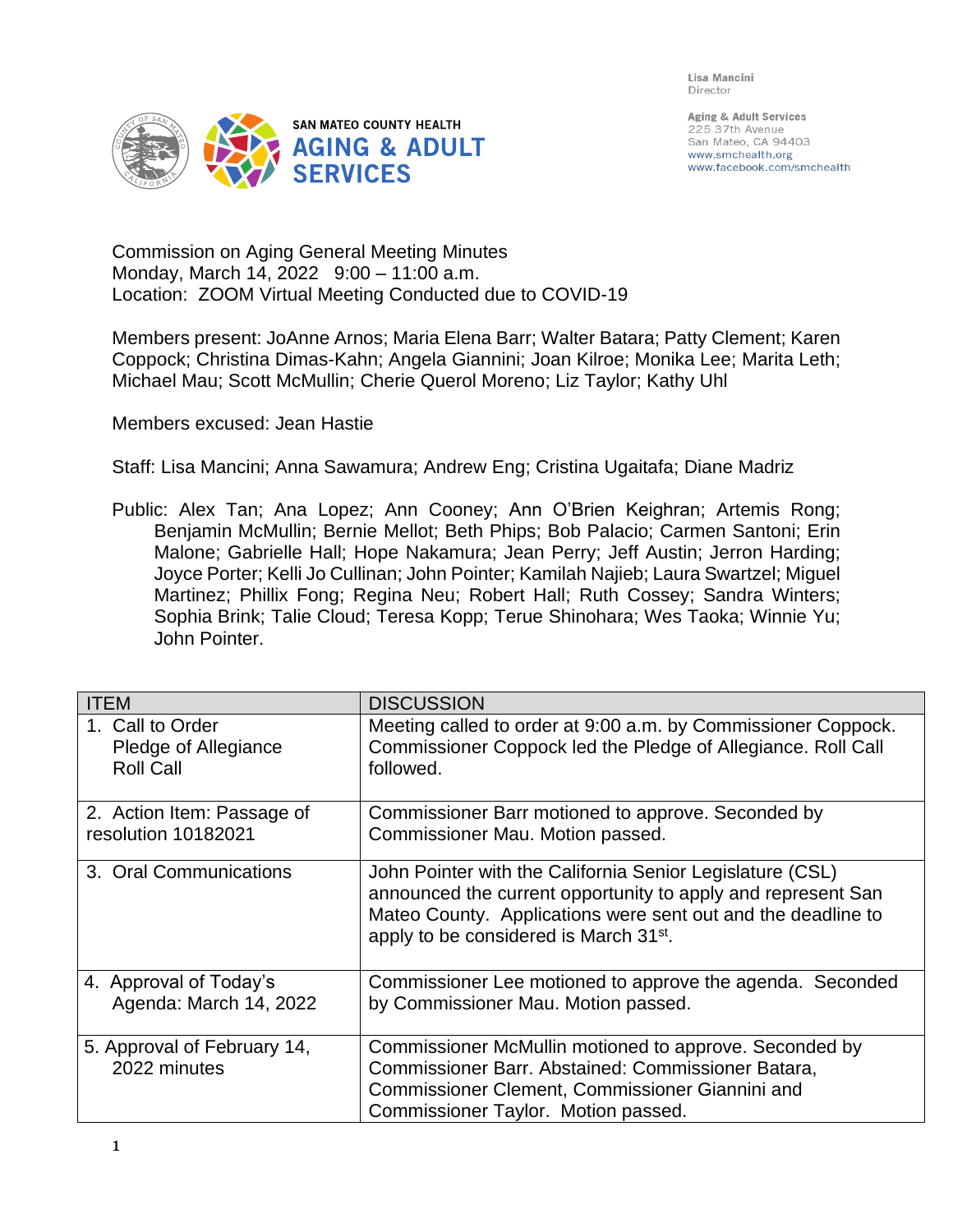| 6. Committee and Ad Hoc | <b>Executive Committee</b>                                                                                                                                                                                                                                                                                                                        |
|-------------------------|---------------------------------------------------------------------------------------------------------------------------------------------------------------------------------------------------------------------------------------------------------------------------------------------------------------------------------------------------|
| Reports                 | Commissioner Coppock wanted to thank the county for the great                                                                                                                                                                                                                                                                                     |
|                         | training and hopes everyone was able to attend. It was a great                                                                                                                                                                                                                                                                                    |
|                         | refresher of what the commissions are doing. She especially liked<br>the LGBTQ Commission presentation and the list of their                                                                                                                                                                                                                      |
|                         | achievements and advocacy was impressive. There is a recording                                                                                                                                                                                                                                                                                    |
|                         | available on the county site.                                                                                                                                                                                                                                                                                                                     |
|                         |                                                                                                                                                                                                                                                                                                                                                   |
|                         | Secondly, there is a retreat on March $31st$ , and they are in the<br>midst of planning. It will be on Zoom.                                                                                                                                                                                                                                      |
|                         | Would like to remind everyone that there is an opportunity to<br>participate in the California Senior Legislator and on the Housing<br>and Community Development committee. It is a great way to<br>make sure that older adult voices are heard. There are key<br>policymakers in the meetings.                                                   |
|                         | There are still 2 open seats on the commission. Would like to<br>encourage people to get the word out to a diverse community<br>especially in areas like East Palo Alto where the Commission<br>does not have a lot of representation. Would like to increase the<br>diversity of the commission in terms of geography and in every<br>other way. |
|                         |                                                                                                                                                                                                                                                                                                                                                   |
|                         | She wanted to thank everyone for approving the letter to the<br>Board of Supervisors regarding the age friendly cities.                                                                                                                                                                                                                           |
|                         | Executive committee meetings have moved. Meeting the first<br>Monday of the month from noon to 1 pm.                                                                                                                                                                                                                                              |
|                         | <b>Resource Access Committee</b><br>Commissioner Lee received the final version of the Help at Home<br>booklet and will be reviewing it. They are very close to getting it<br>over to the printer and having it printed.                                                                                                                          |
|                         | It's been almost a year since the meet and greet event was held<br>and the setup of the buddy relationship between the<br>commissioners and the various city representatives. The<br>committee will be discussing holding another event this year.                                                                                                |
|                         | They have lost a few members of the RAC committee and would<br>like to add more people. They hope to discuss how to restructure<br>the committee during the retreat.                                                                                                                                                                              |
|                         | <b>MISO (Middle Income Senior Opportunities) Committee</b>                                                                                                                                                                                                                                                                                        |
|                         | Commissioner Dimas-Kahn reported that they are working on the                                                                                                                                                                                                                                                                                     |
|                         | workplan for 2022. The objectives include various needs that                                                                                                                                                                                                                                                                                      |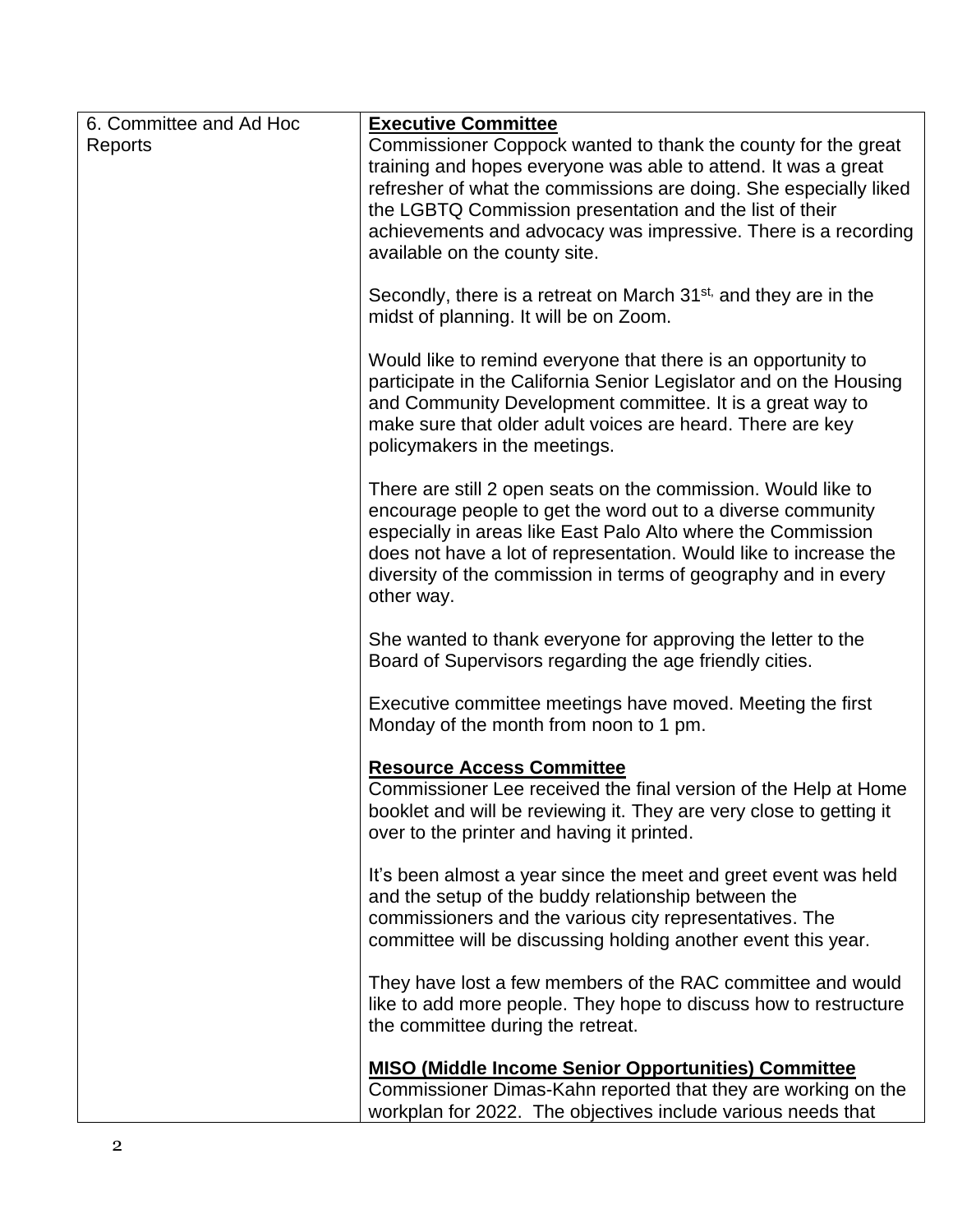|                   | older adults have in our community such as emergency<br>preparedness, food insecurity, financial insecurity and the digital<br>divide. They are currently looking at a job matching program that<br>is offered in Santa Clara with hopes of recommending it be<br>brought to San Mateo.                                                                                                                                                                                                                                                                                                                                                                                                                                                                                                                                     |
|-------------------|-----------------------------------------------------------------------------------------------------------------------------------------------------------------------------------------------------------------------------------------------------------------------------------------------------------------------------------------------------------------------------------------------------------------------------------------------------------------------------------------------------------------------------------------------------------------------------------------------------------------------------------------------------------------------------------------------------------------------------------------------------------------------------------------------------------------------------|
|                   | Commissioner McMullin reported that he sent an email to<br>Supervisor Simitian in Santa Clara County and one of his aides<br>asking for information regarding successes and challenges with<br>their job matching program and indicating that the commission<br>would like to get one started in San Mateo County.                                                                                                                                                                                                                                                                                                                                                                                                                                                                                                          |
|                   | <b>Transportation Committee</b><br>Commissioner Mau reported that notes from the last meeting<br>have been circulated via email. They have reached out to Christy<br>Wegener, the Director of Planning at SamsTrans, and she has<br>agreed to be a guest speaker at the July CoA meeting.                                                                                                                                                                                                                                                                                                                                                                                                                                                                                                                                   |
|                   | The next transportation committee meeting will be this Thursday<br>at 3 pm.                                                                                                                                                                                                                                                                                                                                                                                                                                                                                                                                                                                                                                                                                                                                                 |
| 7. Member Reports | Commissioner Leth would like to announce that the AARP has<br>now approved the application for the Age Friendly commuinity on<br>the coastside. They are moving forward with their next meeting at<br>the beginning of April where they will be working out all the<br>subcommittees and coalitions.                                                                                                                                                                                                                                                                                                                                                                                                                                                                                                                        |
|                   | Commissioner Lee reported that the San Mateo Age Friendly<br>Task Force has made great progress and almost has a final draft<br>of action plans. They should be finalizing it in the next few<br>months.                                                                                                                                                                                                                                                                                                                                                                                                                                                                                                                                                                                                                    |
|                   | Ann O'Brien Keighran reported via chat that Half Moon Bay and<br>San Carlos have also been certified through AARP.                                                                                                                                                                                                                                                                                                                                                                                                                                                                                                                                                                                                                                                                                                          |
|                   | Commissioner Clement reports that they did meet as a small<br>group to discuss the upcoming retreat. It will be held on March<br>31 <sup>st</sup> from 9 to 1. They still have some work. They will be meeting<br>with the moderator who will help them stay on task and get their<br>goals done. They are looking at focusing on what their goals<br>should be for the next couple of years. Combining their goals,<br>looking at the area plan and the master plan for aging to<br>determine and prioritize the needs. Hoping that at the end of the<br>retreat they will have time to reflect and look at the successes<br>over the years and how to move forward as a body to set goals for<br>the CoA to advise the BoS on important priorities for San Mateo<br>County and the older adults and residents they serve. |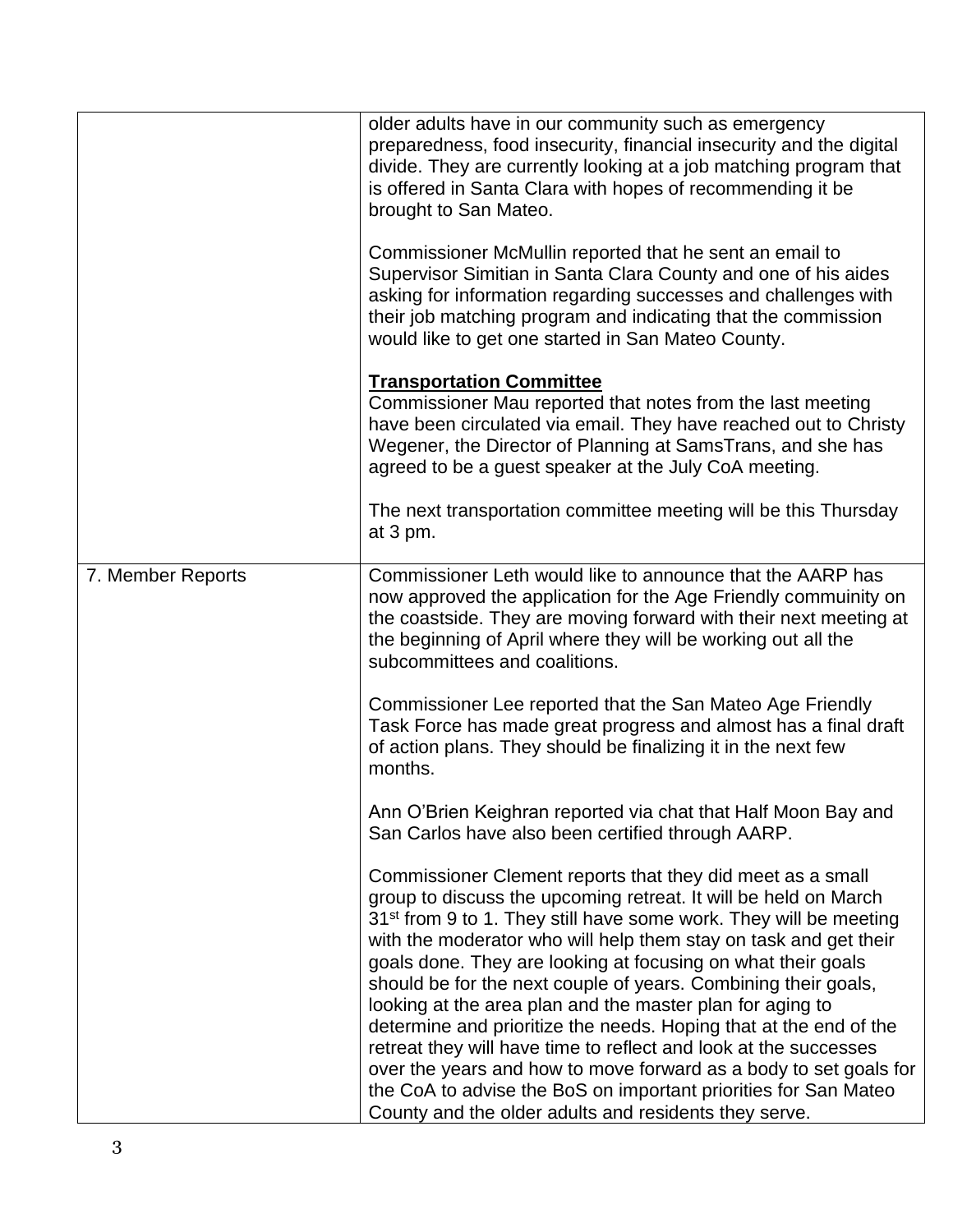| 8. Staff Reports | Lisa Mancini reports that they are seeing a decline in the number<br>of COVID cases. On Friday, they only had one person in the ICU<br>but 17 hospitalized. She also reported that the Chief of Health,<br>Louise Rogers, reported at the Board of Supervisor meeting that<br>there will be no mandates for facial coverings or mask wearing.<br>However, county health does recommend that in crowded<br>environments, in places where you are uncertain of people's<br>vaccine standings, that it is recommended that masks be worn but<br>again it's completely optional.                           |
|------------------|--------------------------------------------------------------------------------------------------------------------------------------------------------------------------------------------------------------------------------------------------------------------------------------------------------------------------------------------------------------------------------------------------------------------------------------------------------------------------------------------------------------------------------------------------------------------------------------------------------|
|                  | We continue to provide vaccinations and boosters. That is the<br>number one way to prevent serious illness from Covid. Covid is<br>still out there, and it will be with us for the long term. We are really<br>moving from pandemic efforts to endemic. County health will be<br>going back to providing updates on data and research and making<br>recommendations not mandates at this time.                                                                                                                                                                                                         |
|                  | They will be constructing a new shelter in San Mateo County<br>which will be called The Navigation Center. It will be a 240-bed<br>shelter. They have a lot of strong older adult advocates who are<br>working on this. They are hoping that there will be an entire<br>section that is for older adults. These will be single rooms. There<br>will be opportunities for those that are couples to be in one room<br>and pets will be allowed. No children are allowed so there will be<br>no families at this Navigation Center.                                                                      |
|                  | Anna Sawamura reported there are 4 applicants for the<br>Commission on Aging Vacancies and the applications are slated<br>to close on March 18 <sup>th</sup> .                                                                                                                                                                                                                                                                                                                                                                                                                                         |
|                  | The request for proposals (RFPs) were released on February 23,<br>2022. If you are a current provider, you will still need to submit an<br>RFP if you would like to continue receiving funding. A bidder's<br>conference will be held on March 16 <sup>th</sup> at 10 am. Everything will be<br>documented; responses and information will be posted on the<br>public purchase site. Deadline for submission is April 21 <sup>st</sup> .                                                                                                                                                               |
|                  | The Housing and Community Development Committee is very<br>eager to have a new person from the CoA represent older adults<br>in the county. She would like to encourage anyone who would like<br>to serve to please do so. Information to the commissioners has<br>been sent about how to apply and what they do. This is an<br>appointment so it will have to be approved by the commission.<br>The Area Plan funding for this fiscal year has been received.<br>From 2021-2022, about \$4.4 million has been received which has<br>been allocated to various providers in the county. In addition to |